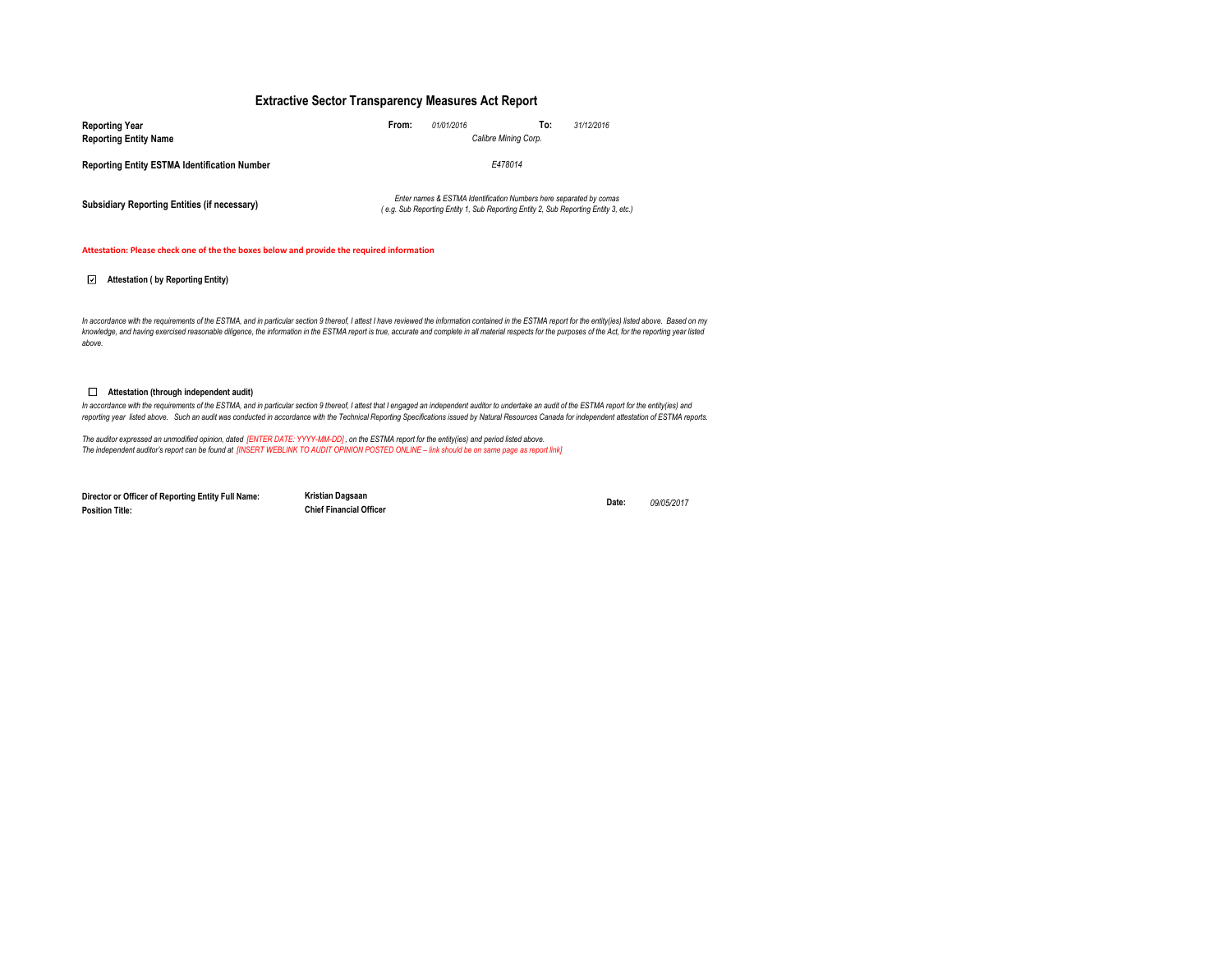# **Extractive Sector Transparency Measures Act - Annual Report**

| Reporting Year<br><b>Reporting Entity Name</b>      | From: | 01/01/2016<br>Calibre Mining Corp. | To: | 31/12/2016 |
|-----------------------------------------------------|-------|------------------------------------|-----|------------|
| <b>Reporting Entity ESTMA Identification Number</b> |       | E478014                            |     |            |

Enter names & ESTMA Identification Numbers here separated by comas<br>e.g. Sub Reporting Entity 1, Sub Reporting Entity 2, Sub Reporting Entity 2, Sub Reporting Entity 3, etc.)

| <b>Payments by Payee</b> |                                  |              |                  |      |                                   |                |                  |                                               |                               |                                  |
|--------------------------|----------------------------------|--------------|------------------|------|-----------------------------------|----------------|------------------|-----------------------------------------------|-------------------------------|----------------------------------|
| Country                  | <b>Payee Name</b>                | <b>Taxes</b> | <b>Royalties</b> | Fees | Production<br><b>Entitlements</b> | <b>Bonuses</b> | <b>Dividends</b> | Infrastructure<br><b>Improvement Payments</b> | Total Amount paid<br>to Payee | <b>Notes</b>                     |
| Nicaragua                | Ministerio de Energia Y Minas \$ | 318,483      |                  |      |                                   |                |                  |                                               |                               | 318,483 Mineral concession taxes |
|                          |                                  |              |                  |      |                                   |                |                  |                                               |                               |                                  |
|                          |                                  |              |                  |      |                                   |                |                  |                                               |                               |                                  |
|                          |                                  |              |                  |      |                                   |                |                  |                                               |                               |                                  |
|                          |                                  |              |                  |      |                                   |                |                  |                                               |                               |                                  |
|                          |                                  |              |                  |      |                                   |                |                  |                                               |                               |                                  |
|                          |                                  |              |                  |      |                                   |                |                  |                                               |                               |                                  |
|                          |                                  |              |                  |      |                                   |                |                  |                                               |                               |                                  |

All payments are reported in Canadian dollars.

Payments denominated in US dollars have been translated to the Canadian dollar at the annual average exchange rate of the entity's fiscal year-end of 0.75465: 1.